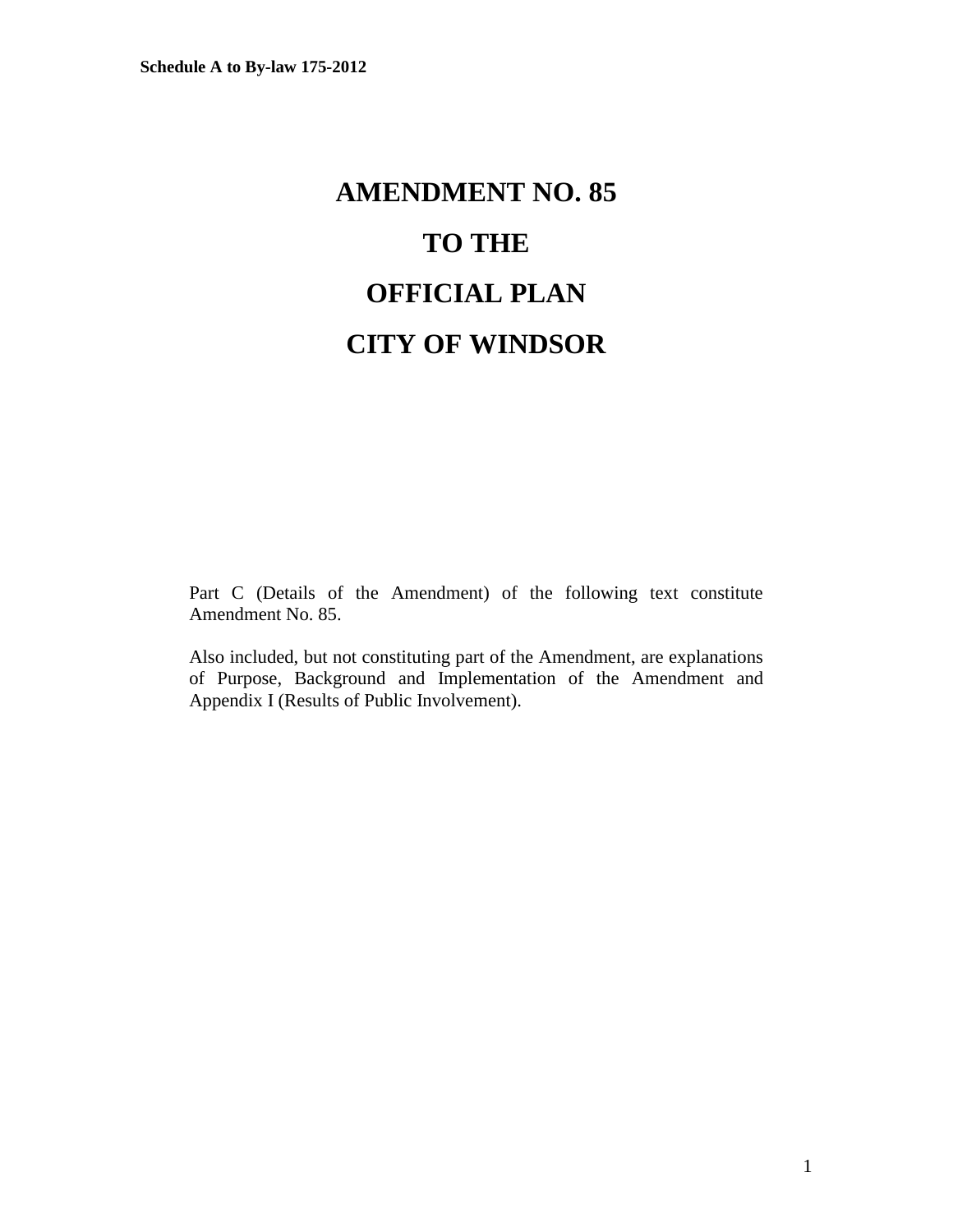#### **A. PURPOSE**

This amendment is the fourth part of the implementation of the Official Plan 5-Year Review. Subsequent amendments include the addition of updated Official Plan Volume 1 and Volume 2 schedules, and updates to the Land Use and Environment chapters. The purpose of this amendment is to formally add Volume 1, Chapters 1 and 2 to the Official Plan. This amendment involves no change in land use policy direction from what is contained in the current approved Official Plan. The changes include:

- Addition of Chapter 1 Introduction.
- Addition of Chapter 2 Glossary.

#### **B. BACKGROUND**

The current City of Windsor Official Plan (Volume 1: The Primary Plan) was adopted by City Council on October 25, 1999 and approved in part by the Minister of Municipal Affairs and Housing on March 28, 2000 with the remainder being approved by the Ontario Municipal Board on November 1, 2002.

Since the adoption of the Plan in 1999, the office consolidation has included Volume 1, Chapter 1 – Introduction and Chapter 2 - Glossary. While included in the office consolidation, these two chapters were included for information and did not comprise part of the Plan.

This amendment formally brings Volume 1, Chapter 1 – Introduction and Chapter 2 – Glossary into the Plan.

#### **C. DETAILS OF THE AMENDMENT**

1. That Chapter 1, Introduction BE ADDED as follows:

# **1. Introduction**

## **1.0 The City of Windsor**

*INTERNATIONAL GATEWAY* The City of Windsor, Canada's southernmost city is situated on the south shore of the Detroit River and Lake St. Clair. The city is strategically located at the centre of the Great Lakes basin directly across from Detroit, Michigan (Map 1). As the chief port of entry between Canada and the United States, Windsor is an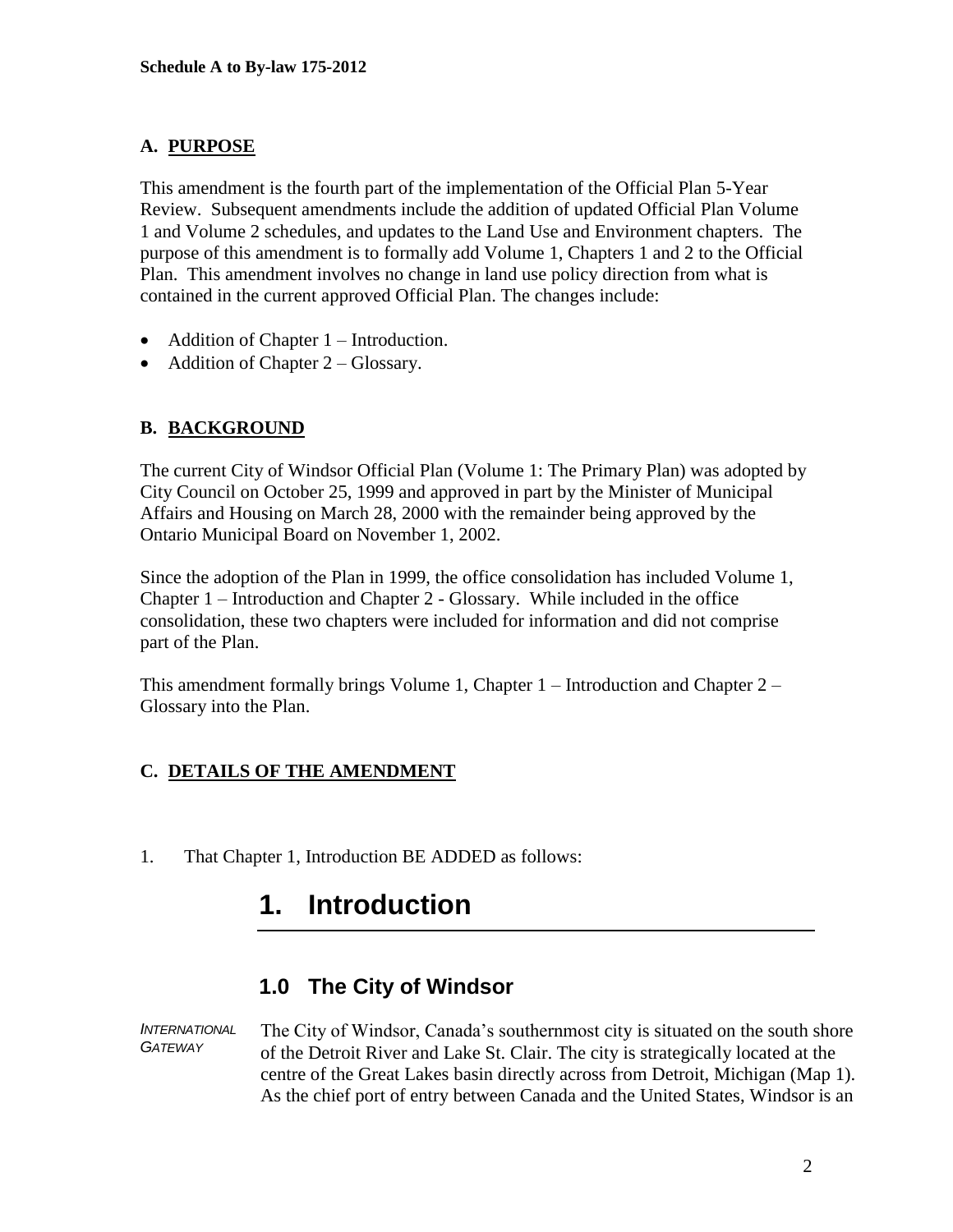international gateway for people and commerce.



#### **Map 1: Geographic Location of the City of Windsor**

*REGIONAL CENTRE* Windsor is the main employment, population and cultural centre in the Essex Region consisting of the City of Windsor, Essex County and Pelee Island. As such, the well-being of the region is closely linked to the activities that occur within Windsor.

*UNIQUE NATURAL ENVIRONNENT* Windsor's relatively flat topography lies within the Little River, Turkey Creek and Detroit River watersheds. The mild climate of the area provides Windsor with a natural environment of Carolinian forests and Prairie ecosystems that is unique in Canada.

*RICH HISTORY* Windsor is the oldest continuous European settlement in Ontario, with roots going back to 1728 and the founding of a Jesuit mission near present day Assumption Church. From these beginnings, Windsor grew from a collection of French farmsteads along the Detroit River into four major communities.

*FOUNDING COMMUNITIES* In 1797, the original town site of Sandwich was established as a fur-trading post and quickly grew to become the seat of government and courts for the region. By 1836, regular ferry service from Detroit to the foot of present day Ouellette Avenue led to the development of the area's second community, the Village of Windsor, which rapidly overtook Sandwich as the largest community in Essex County with the arrival of the railroad in 1854. To the east, Hiram Walker founded Walkerville in 1858 as a company town complete with a distillery, farms, stores and houses. Less than 50 years later, the Ford Motor Company of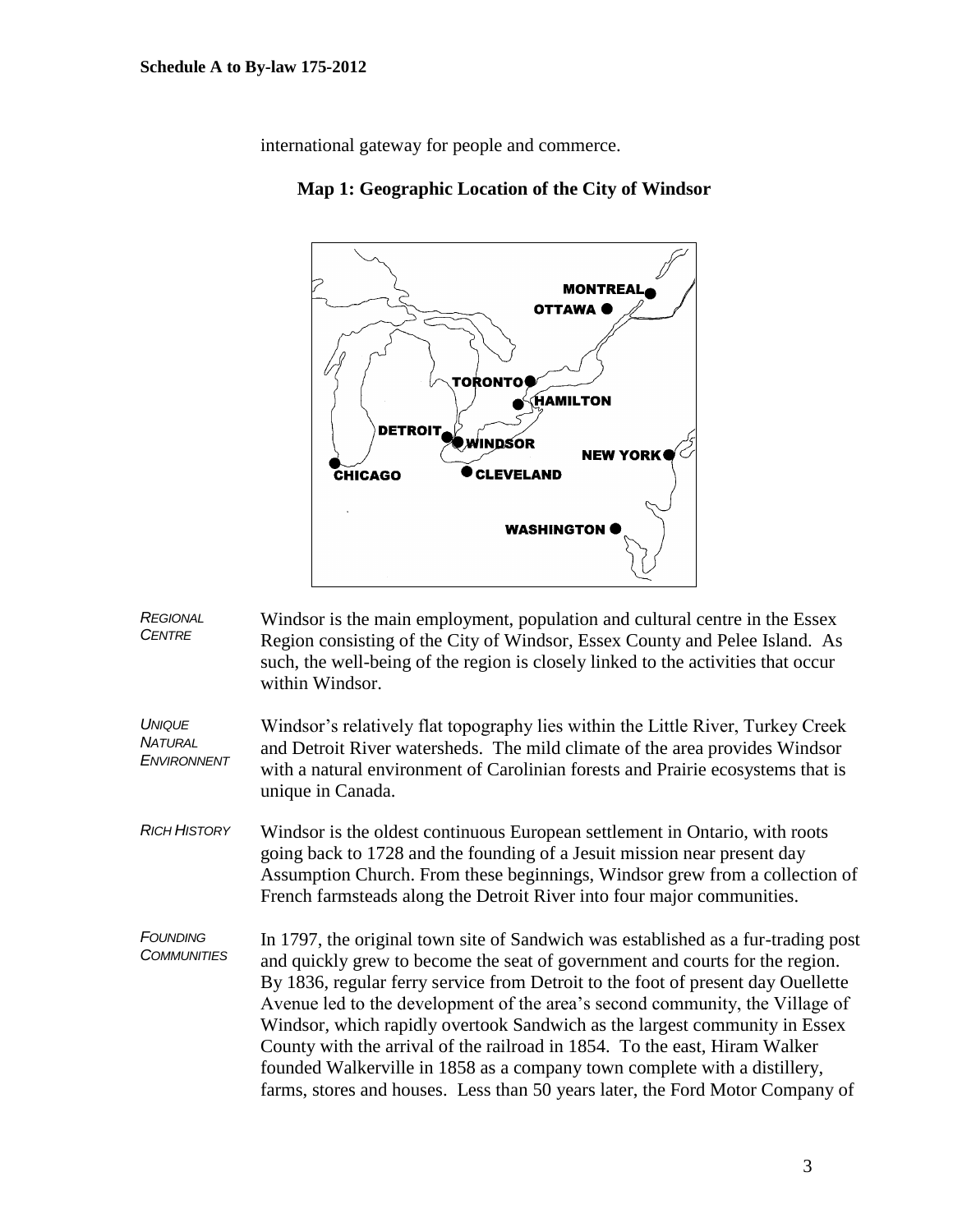Canada created Ford City just east of Walker's distillery establishing Windsor as the automotive capital of Canada.

- *CITY OF NEIGHBOURHOODS* The City of Windsor currently covers approximately 146.9 square kilometres. The present boundaries of the municipality are the result of amalgamations and transfers of land from adjacent communities, principally in the 1930s and1960s as well as the recent Tecumseh land transfer of 2003. Windsor is a city of neighbourhoods with greater future opportunities for community development.
- *PLANNING AREAS* To facilitate future planning within Windsor, the municipality is currently divided into a total of 20 planning districts. The 20 existing planning districts range in size from slightly more than 200 hectares to approximately 2,532 hectares (refer to Schedule A - Planning Districts & Policy Areas). These planning districts or parts of them, and the newly transferred lands will provide the basis for developing more detailed planning policies.

## **1.1 Key Trends and Forecasts**

A number of trends and outlooks provide the basis for this Official Plan and will continue to significantly influence the development of Windsor throughout the 20 year period of this Plan and beyond. They are summarized as follows:

#### **1.1.1 Population**

*CANADA CENSUS AND NATIONAL HOUSEHOLD SURVEY* The Canada Census and National Household Survey are conducted every 5 years and represent the primary source of demographic data used to prepare population, housing and employment projections. At the time of this update to the Official Plan, 2 of 4 scheduled 2011 Canada Census data releases have occurred and 0 of the 3 scheduled 2011 National Household Survey data releases have occurred. The data required to update population projections using the 2011 Canada Census is not yet available so the 2006 population projections have been used in this Official Plan update.

*GROWTH* The City of Windsor's population was 216,473 in 2006 and declined to 210,891 in 2011. Between 1966 and 2006 the city's population remained relatively stable averaging slightly less than 200,000 persons. The 2006 Official Plan projections for the year 2026 anticipated the total projected population to reach between 243,809 and 264,827. Since 2001, international migration to Windsor has declined due to the restructuring of the North American manufacturing economy that resulted in fewer employment opportunities.

> Low population and job growth levels are anticipated through 2016 and a return to historical growth levels is projected through 2026 as the North American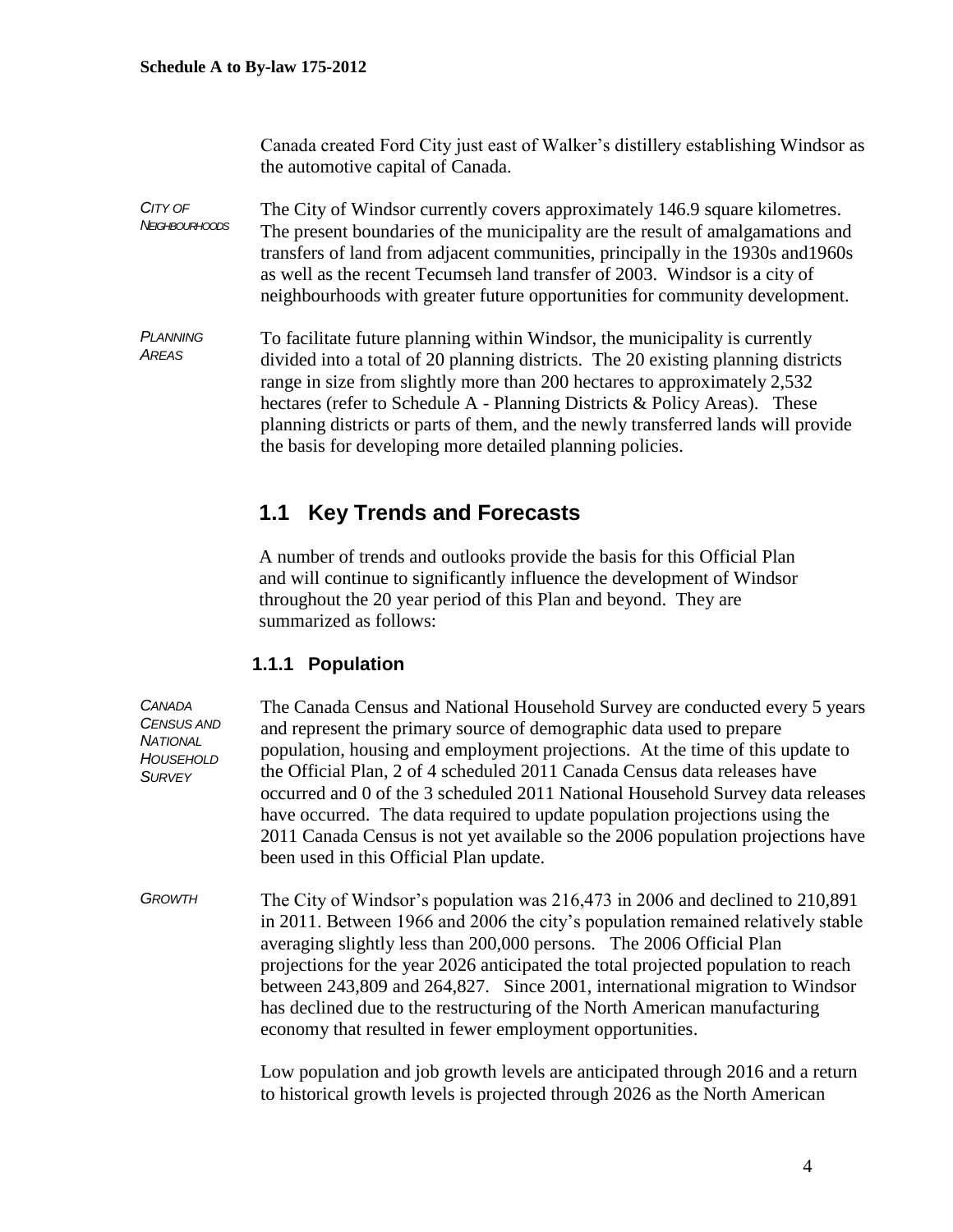economy completes its restructuring. Between the years 2006-2026, Windsor-Essex is projected to grow by about 52,000 persons and by about 31,000 new residential units. For the same period, the population of Windsor is expected to grow by about 27,000 persons and about 17,000 new residential units.

*GROWTH FORECAST* Designation of additional lands for residential and commercial uses will be tied to increased population growth. Windsor is forecast to experience lower growth than historical levels through 2016. By 2016, it is forecast that Windsor will have completed most of the economic restructuring from a heavy manufacturing community to a light and advanced manufacturing community. Following the creation of new jobs, Windsor will start to see an increase in residential growth. Windsor presently has a substantial oversupply of lands available for commercial development. As population growth occurs, opportunities will arise for new commercial opportunities through redevelopment in land with existing commercial designations.

*C.M.A. SHARE* Windsor's share of the census metropolitan area's population has gradually declined since 1966 as the other metropolitan municipalities have developed. Over the next twenty years, however, Windsor's share is anticipated to stabilize and the surrounding CMA municipalities accommodate peripheral growth, particularly in the Towns of LaSalle, Tecumseh and Lakeshore. It is estimated that 52.6% of the population growth in Windsor-Essex will be within the City of Windsor throughout the 20-year planning period.

> It is recognized that the City of Windsor and the County of Essex estimates of the share of population growth in the Windsor-Essex Area differ. The split is larger at the start of the planning period however, it is estimated that the projections of the City and County will be more in line at the end of the twenty year planning period. The City and County will continue to consult with one another to coordinate population, housing and employment projections in the Windsor-Essex Region, and consult on matters of mutual interest and concern, in keeping with the policies of Section 10.5 of this Plan.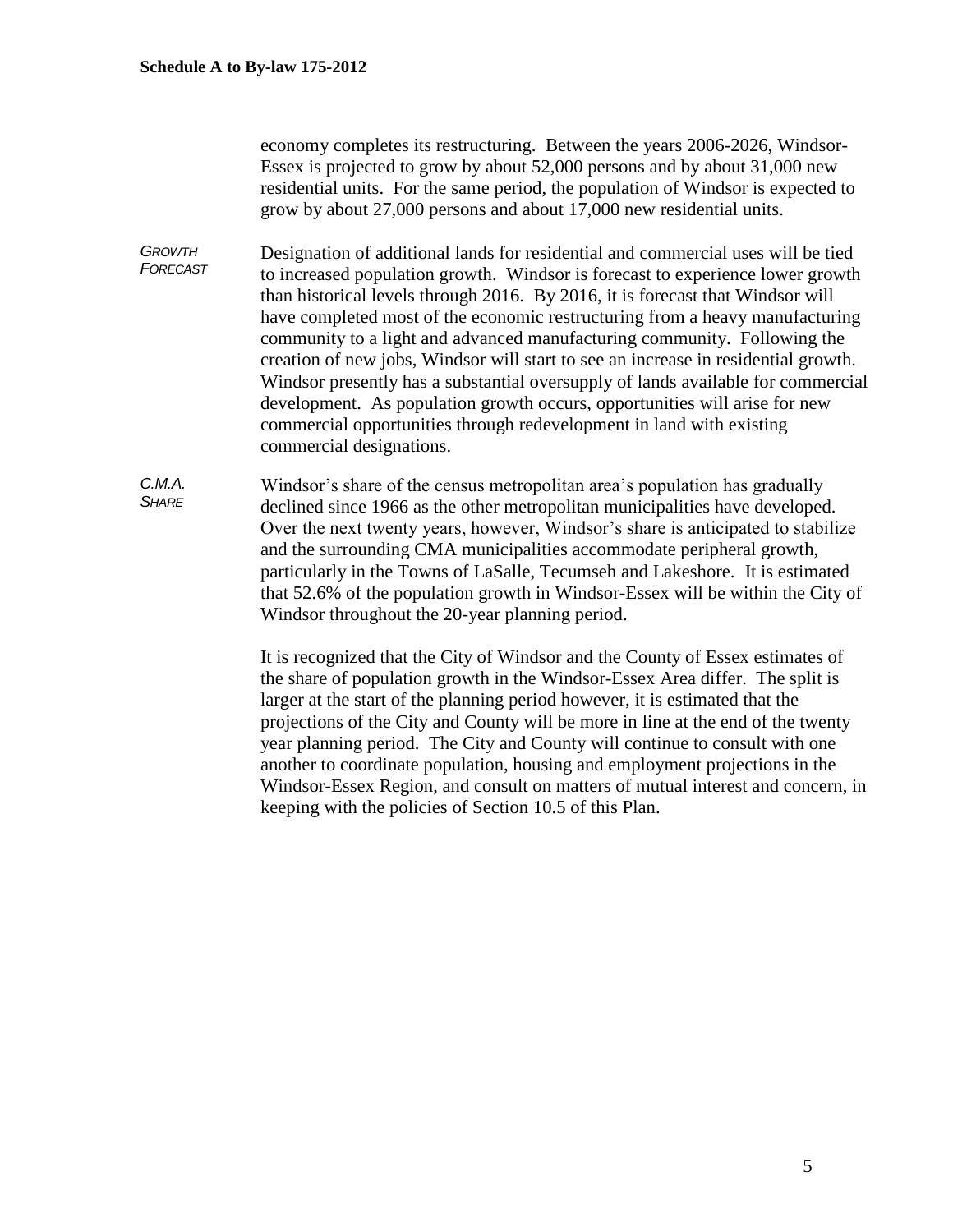



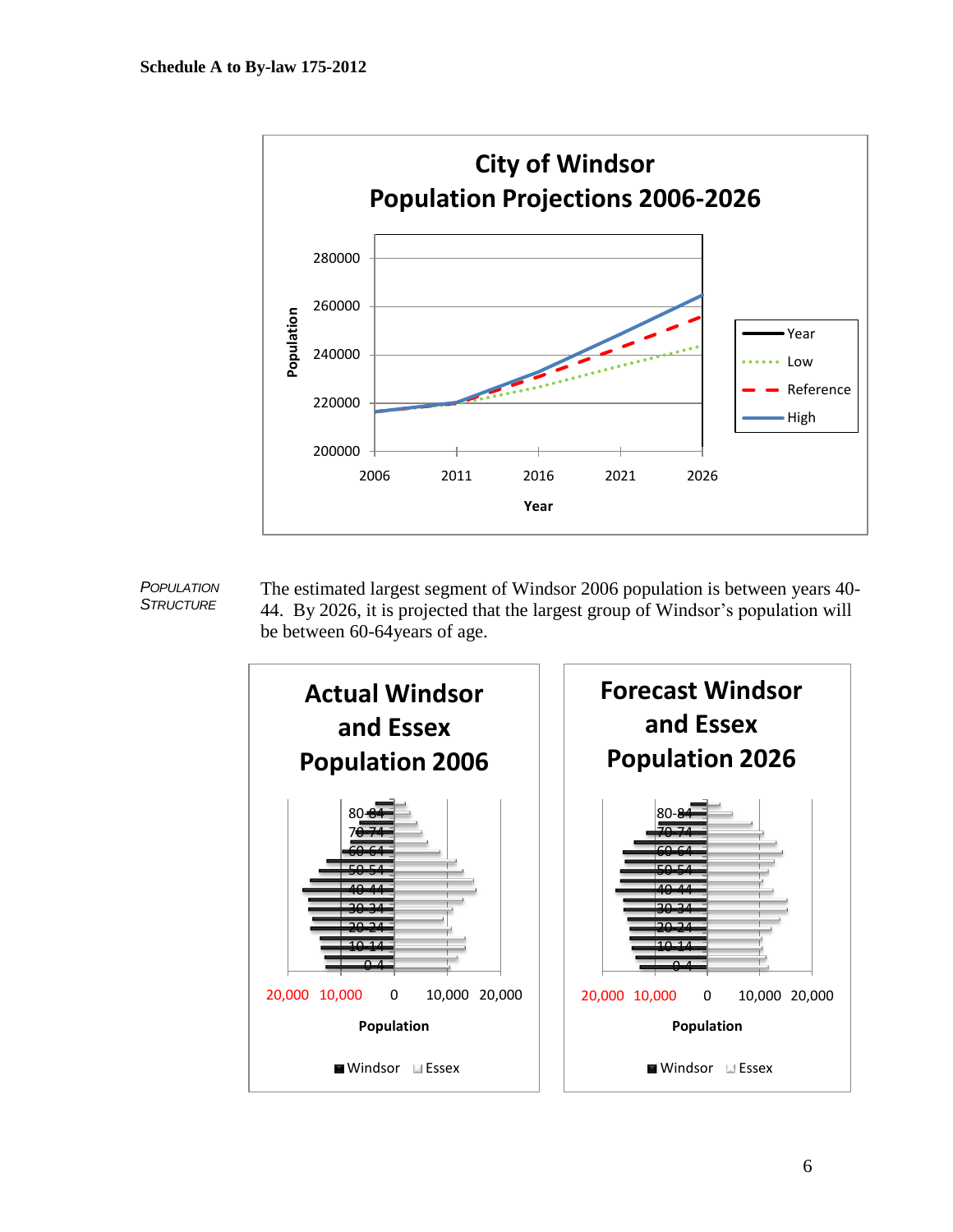- *DECLINING CHILD POPULATION* The percentage of children in Windsor aged 0 to 19 years has decreased significantly over the levels experienced in the 1960s and 1970s. This is in keeping with the national trend. The only moderate growth in this group occurred during the late 1980s and early 1990s. Proportionately fewer children are anticipated to reside in Windsor from the turn of the century onward due to the combination of low fertility rates and the aging of the population. Child population in Windsor is forecast increase by about 2,300 people through 2026. The overall percentage of the population will decline slightly from 25% in 2006 to 23% in 2031.
- *YOUNG ADULT POPULATION* The number of people living in Windsor in the 20 to 44 age group steadily increased from the 1970s to the mid-2000's. The numbers within this age group are expected to decline by approximately 500 over the next twenty years which represents a decline as a percentage of the total population from 37% to 33% by 2026. This decline is anticipated because of the trend in lower fertility rates in the Canadian population.
- *MATURING ADULT POPULATION* The proportion of persons aged 45-64 years of age is expected to grow by over 12,000 persons from 24 percent of the population in 2006 to 27% of the population by 2026. The largest age group for the year 2026 is expected to be the age group 60 to 64. As the population of Windsor matures, this age group will decline and there will be an increase in the older population cohorts. An increase in this age group should result in continued household growth and demand for both "move up" and "move down" housing and housing suitable for seniors.
- *SENIORS BOOM* There will be substantial growth in the 65 to 84 age group between the years 2011 and 2026. Significant growth in Windsor's senior population became more and more evident by the year 2010 at which time the first of the "baby boomers" will be entering the 65 plus age group. The proportion of the population aged 65 and over is expected to grow from 14% of the population in 2006 to 18% in 2026. This group will show the largest increase in numbers adding over 13,000persons between 2006 and 2026, representing an increase of 48% over 2006. At this time it appears that the tail end of the Baby Boomers will be the larger part of the Boom, holding the majority of the population by 2021 in the 55 to 59 age group, however the largest age group in 2021 is expected to be the between 50 and 54 within the Maturing Population.
- *ELDERLY* The 85+ age group is forecast to decline in Windsor from about 3,700 to 3,400 people between 2011 and 2026. The 85+ age group is then expected to increase by 2031 and for the next decade as the Seniors Boom continues to age. This is important to note because it demonstrates that Windsor needs to plan for the accessibility and locational needs of an aging population.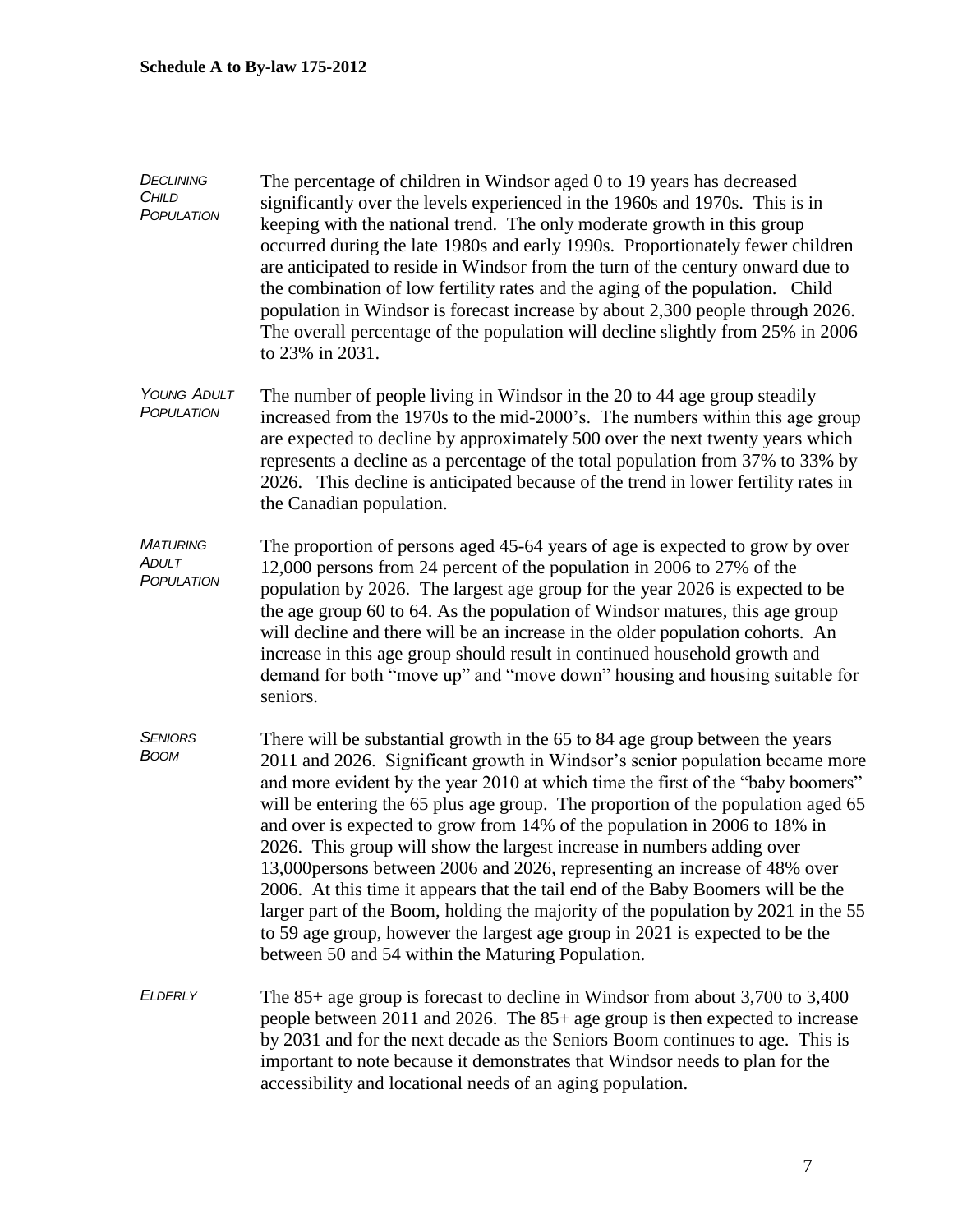# **1.1.2 Housing**

| <b>HOUSING</b><br><b>STOCK</b>                   | As of 2006 approximately 45 percent of the housing in Windsor was constructed<br>prior to 1960. These homes are being maintained or renovated to ensure that they<br>continue to provide adequate shelter for many years to come.                                                                                                                                                                                                                                                                     |  |  |  |
|--------------------------------------------------|-------------------------------------------------------------------------------------------------------------------------------------------------------------------------------------------------------------------------------------------------------------------------------------------------------------------------------------------------------------------------------------------------------------------------------------------------------------------------------------------------------|--|--|--|
| DECREASING<br>HOUSEHOLD<br><b>SIZE</b>           | The average number of persons per household in Windsor has steadily decreased<br>from 3.0 to 2.42 between 1976 and 2006. This change is primarily a result of a<br>decrease in the average number of children per family and an increase in the<br>number of single parent families. Over the next twenty years, it is projected that<br>the size of households will decrease further to 2.3 persons.                                                                                                 |  |  |  |
| PROJECTED<br>HOUSING<br><b>DEMAND</b>            | In 2006, the total number of dwellings in Windsor was 88,470. It is estimated<br>that by the year 2026 there will be the need for approximately 105,000 dwelling<br>units. A factor in the future demand is that Windsor-Essex is one of the most<br>affordable places to live in Ontario and Canada. In 2006 it was estimated that<br>approximately 70% of all required units are projected to be low density, 15%<br>medium density and 15% high density.                                           |  |  |  |
| AFFORDABLE<br>RENTAL<br><b>HOUSING</b>           | In Windsor and Essex County, the lowest $60th$ percentile of household income is<br>\$39,500, based on income data from the 2006 Canada Census. Housing that is<br>affordable to tenant households with at least \$39,500 of income in 2006 dollars.<br>Affordable rent at this income level is \$990, and the following list represents the<br>average rent by bedroom count:<br>Bachelor: \$497;<br>(i)<br>1-Bedroom: \$647;<br>(ii)<br>2-Bedroom: \$772; and<br>(iii)<br>3-Bedroom: \$994.<br>(iv) |  |  |  |
| <b>AFFORDABLE</b><br><b>OWNERSHIP</b><br>HOUSING | In Windsor and Essex County, the average house resale price was \$163,000 in<br>2006. Based on the Provincial Policy Statement (2005), an affordable home<br>ownership price in Windsor and Essex County is 10% below the average resale<br>price which represents a value of \$146,700 in 2006 dollars.                                                                                                                                                                                              |  |  |  |
| Affordable<br><b>HOUSING</b><br><b>TARGET</b>    | A minimum of 23% of housing in Windsor shall be affordable to a range of<br>income groups.                                                                                                                                                                                                                                                                                                                                                                                                            |  |  |  |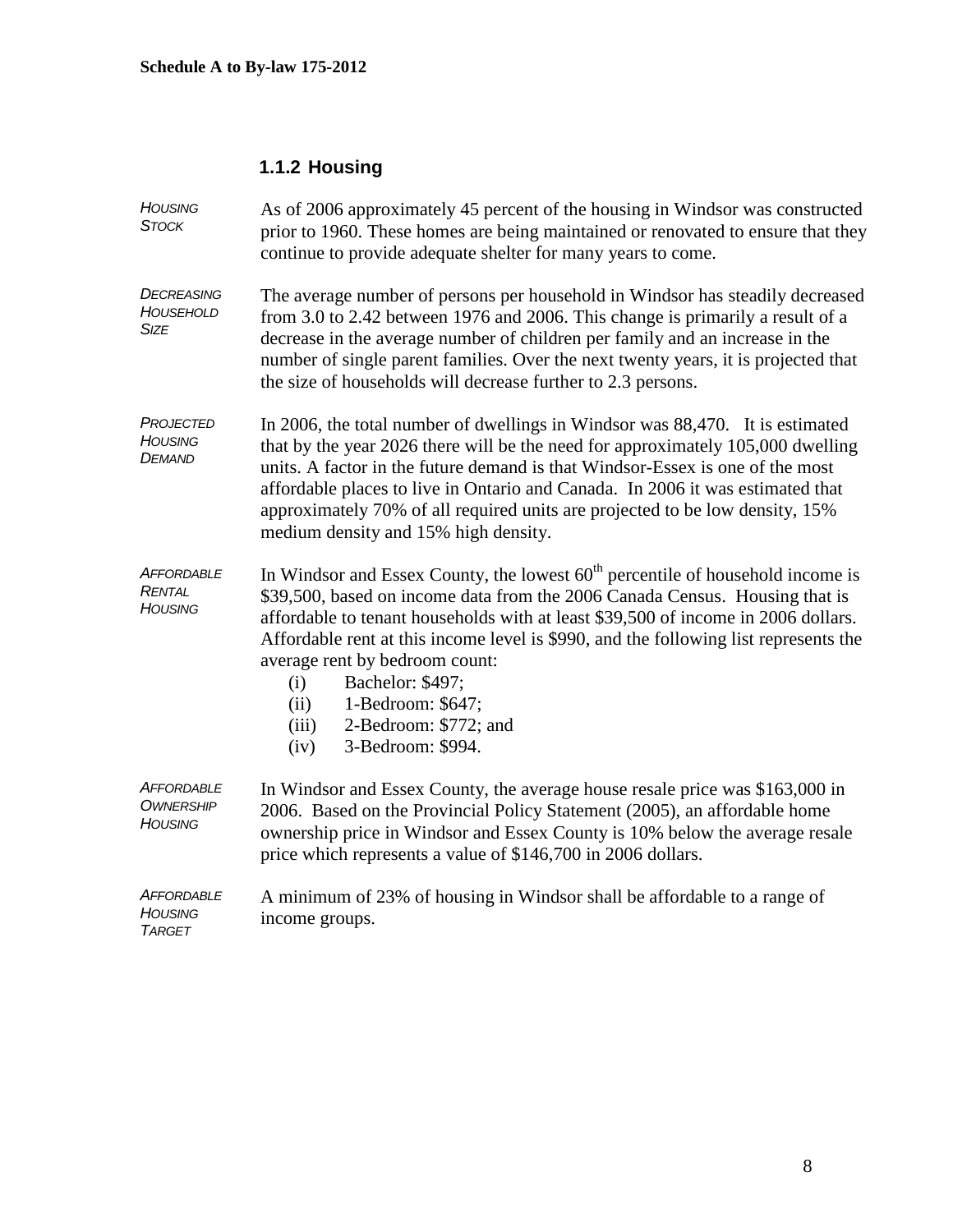

# **1.1.3 Employment**

| <b>REGIONAL</b><br><b>CENTRE</b>                       | Windsor is the major employment centre for the census metropolitan area. More<br>than 76% of the labour force in the census metropolitan area work and live in<br>Windsor. Over the next twenty years, Windsor will continue to provide a<br>significant amount of new employment opportunities to persons living within the<br>census metropolitan area.                                                                                                                                                                                                                                                                |
|--------------------------------------------------------|--------------------------------------------------------------------------------------------------------------------------------------------------------------------------------------------------------------------------------------------------------------------------------------------------------------------------------------------------------------------------------------------------------------------------------------------------------------------------------------------------------------------------------------------------------------------------------------------------------------------------|
| <b>INCREASING</b><br><b>EMPLOYMENT</b>                 | Windsor is the centre for Canada's automotive industry and is an emerging green<br>energy manufacturing centre. Windsor has had considerable success<br>diversifying its employment base, with traditional heavy manufacturing, light<br>and advanced manufacturing, logistics and the tourism and hospitality sector. As<br>the restructuring of the North American economy continues, significant<br>employment growth is anticipated to occur in the light and advanced<br>manufacturing and logistics sectors with total employment expected to increase<br>from about 120,000 jobs in 2006 to 142,000 jobs by 2026. |
| <b>REGIONAL</b><br><b>EMPLOYMENT</b><br><b>CENTRES</b> | Major employers within Windsor are clustered in manufacturing and commercial<br>nodes across the city. It is anticipated that this trend will continue with<br>additional nodes being developed to accommodate new and expanded employers<br>particularly in the vicinity of Windsor International Airport, and the Sandwich<br>South, Forest Glade and Devonshire Planning Districts.                                                                                                                                                                                                                                   |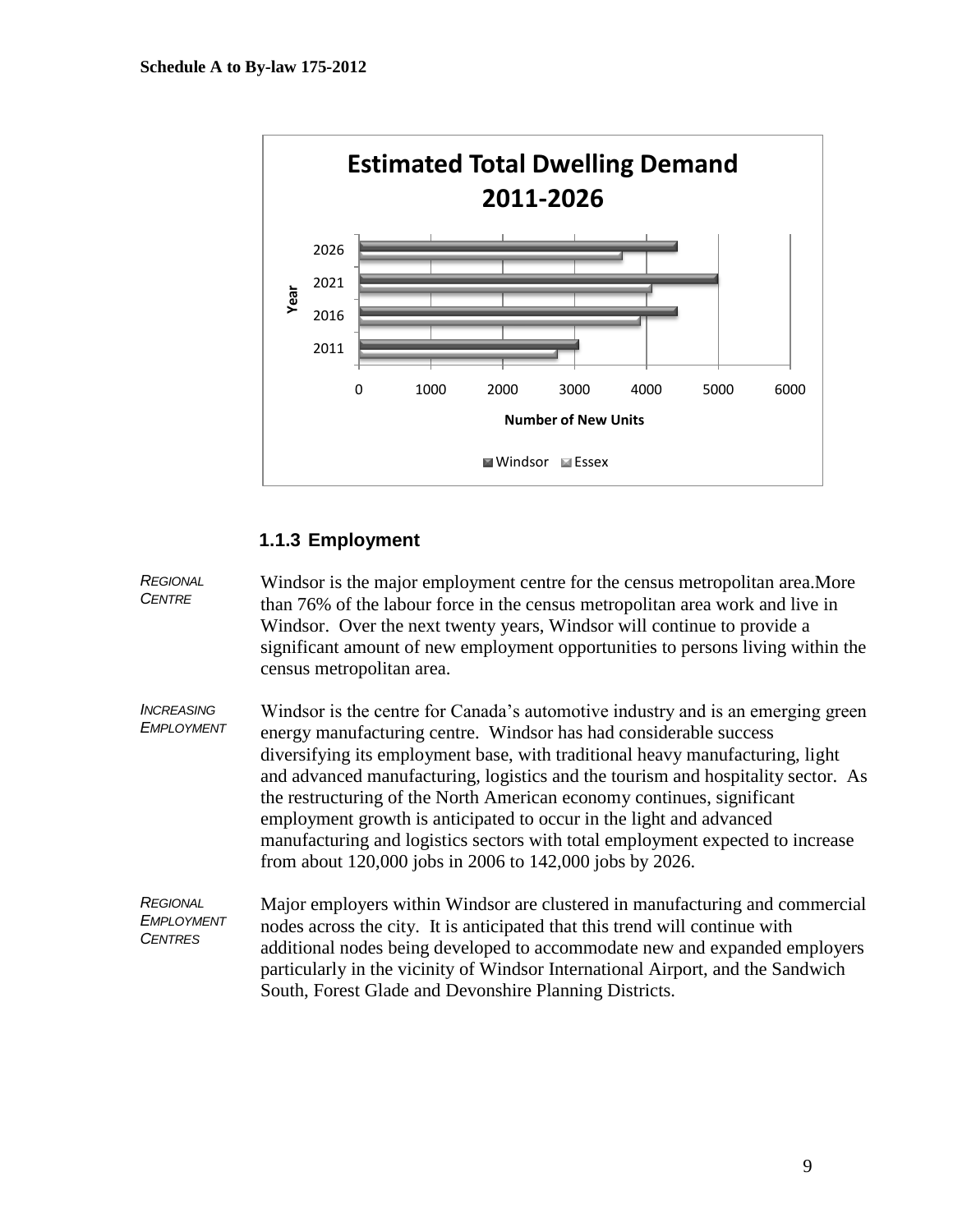#### **1.1.4 Land Supply**

- *RESIDENTIAL LAND* In 2006, housing projections identified residential land needs of approximately 935 hectares over the twenty planning period. In 2006, Windsor had 1495 hectares of vacant designated residential lands. These 1495 hectares of land represent a 32-year supply of residential land that can accommodate between approximately 28,000 to approximately 34,000 new units, depending on the density of residential development.
- *EMPLOYMENT LAND* In 2006, employment projections identify employment land needs between 400 to 500 hectares over the twenty-year planning period. The addition of 1036 hectares of Future Employment Area lands transferred from the Town of Tecumseh should be sufficient to accommodate growth through the 20-year planning period.
- *COMMERCIAL LAND* In 2006, commercial projections identify that Windsor has a potential supply of almost 3,500,000 square feet of gross leasable area (GLA) within existing commercial designations. By 2010, this figure increased to approximately 4,400,000 square feet of GLA due to additional vacancies in commercial sites. Through 2026, Windsor is projected to need up to approximately 4,100,000 square feet of GLA. The existing supply of commercial lands should be sufficient to accommodate growth through the 20-year planning period.

# **1.2 Windsor's Official Plan**

*WINDSOR'S OFFICIAL PLAN* This document constitutes the Official Plan for the City of Windsor. This Plan was originally approved in 2000 and replaces the Official Plan of the City of Windsor Planning Area adopted in 1972 and subsequently amended. In 2006, the City undertook a five year review of the Plan which resulted in a series of amendments. The amendments revise various Sections of the Plan and ensure policy consistency between the approved City of Windsor Official Plan and the Provincial Policy Statement 2005 (PPS).

*PURPOSE OF AN OFFICIAL PLAN* The purpose of an Official Plan is to provide guidance for the physical development of a municipality over a 20 year period while taking into consideration important social, economic and environmental matters. As such, the City of Windsor Official Plan provides the policy framework that will guide:

- where new development can locate;
- how existing and future neighbourhoods will be strengthened;
- how Windsor's environment will be enhanced:
- what municipal infrastructure, such as roads, watermains, sewers and parks, will be provided; and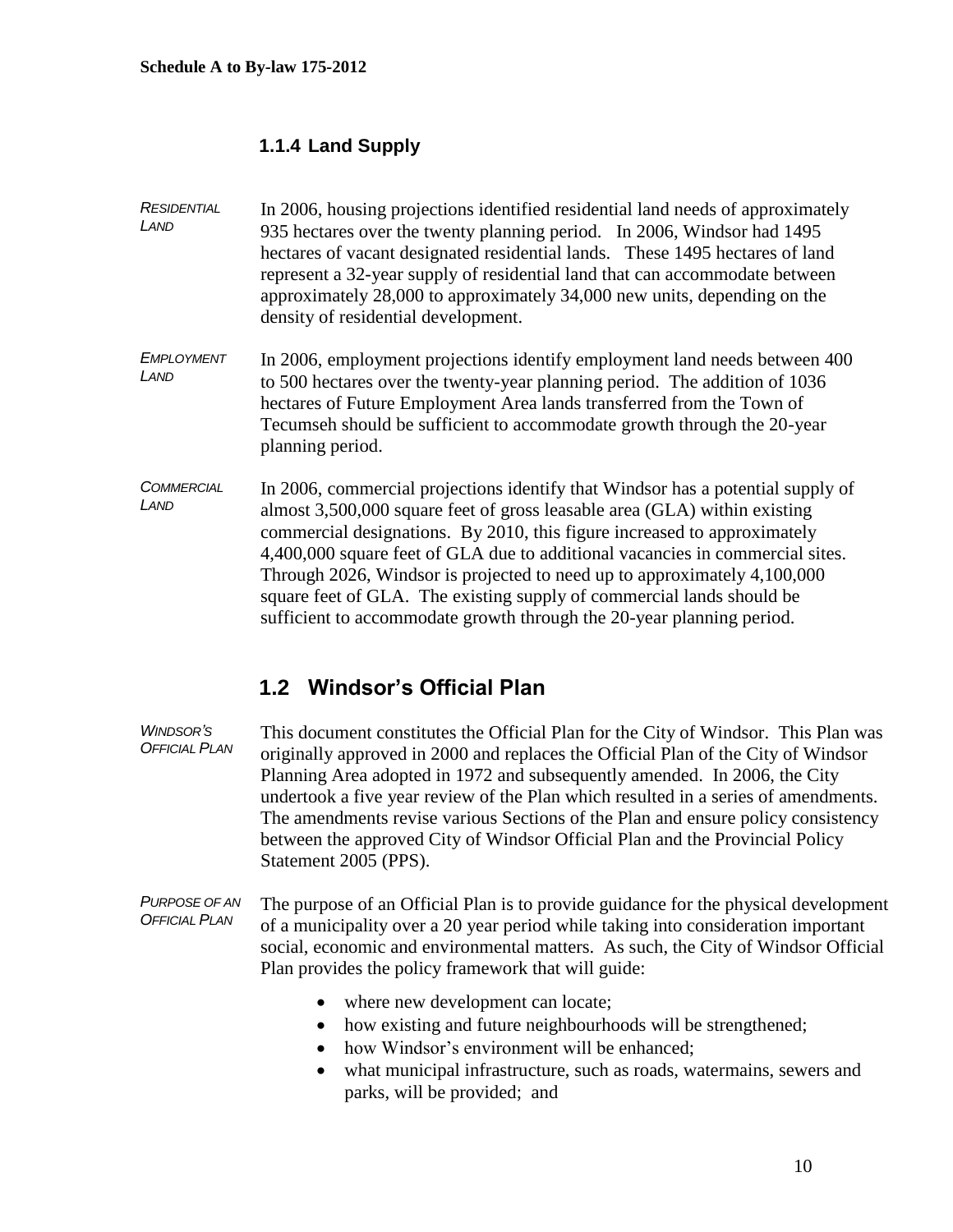• when and in what order Windsor will grow.

Furthermore, the Planning Act provides that no public works shall be undertaken and, except as provided in the Act, no by-law passed for any purpose by the Municipality that does not conform with the Official Plan.

*HIERARCHY OF PLANNING MECHANISMS* An Official Plan is a policy document adopted by Council under the provisions of the Ontario Planning Act (see Figure 1). As such, it reflects matters of provincial interest and applies to the entire city. Using the Plan as a guide, Council may also adopt more detailed planning policies such as secondary plans and community improvement plans for specific neighbourhoods and direct the development of new subdivisions. The use and development of individual parcels of land is also influenced by the Plan policies that establish more specific regulatory measures including subdivision, zoning and site plan control.



**Figure 1 - Hierarchy of Planning Mechanisms**

*5 YEAR REVIEW* Under the Planning Act, Official Plans are required to be reviewed at intervals of not less than once every five years after the approval of the previous 5 Year Review. This review ensures the Plan remains relevant to the changing circumstances within Windsor and to provincial legislation, policies and appropriate guidelines.

### **1.3 Organization of the Plan**

*PARTS OF THE PLAN* The Official Plan for the City of Windsor consists of three volumes: Volume I: The Primary Plan, Volume II: Secondary Plans and Special Policy Areas, Volume III: Right-of-Way Width Schedule, and Volume IV: Appendices. All parts and schedules of Volume I, except the sketches contained in Chapter 8: Urban Design, constitute part of the Official Plan. All parts and schedules of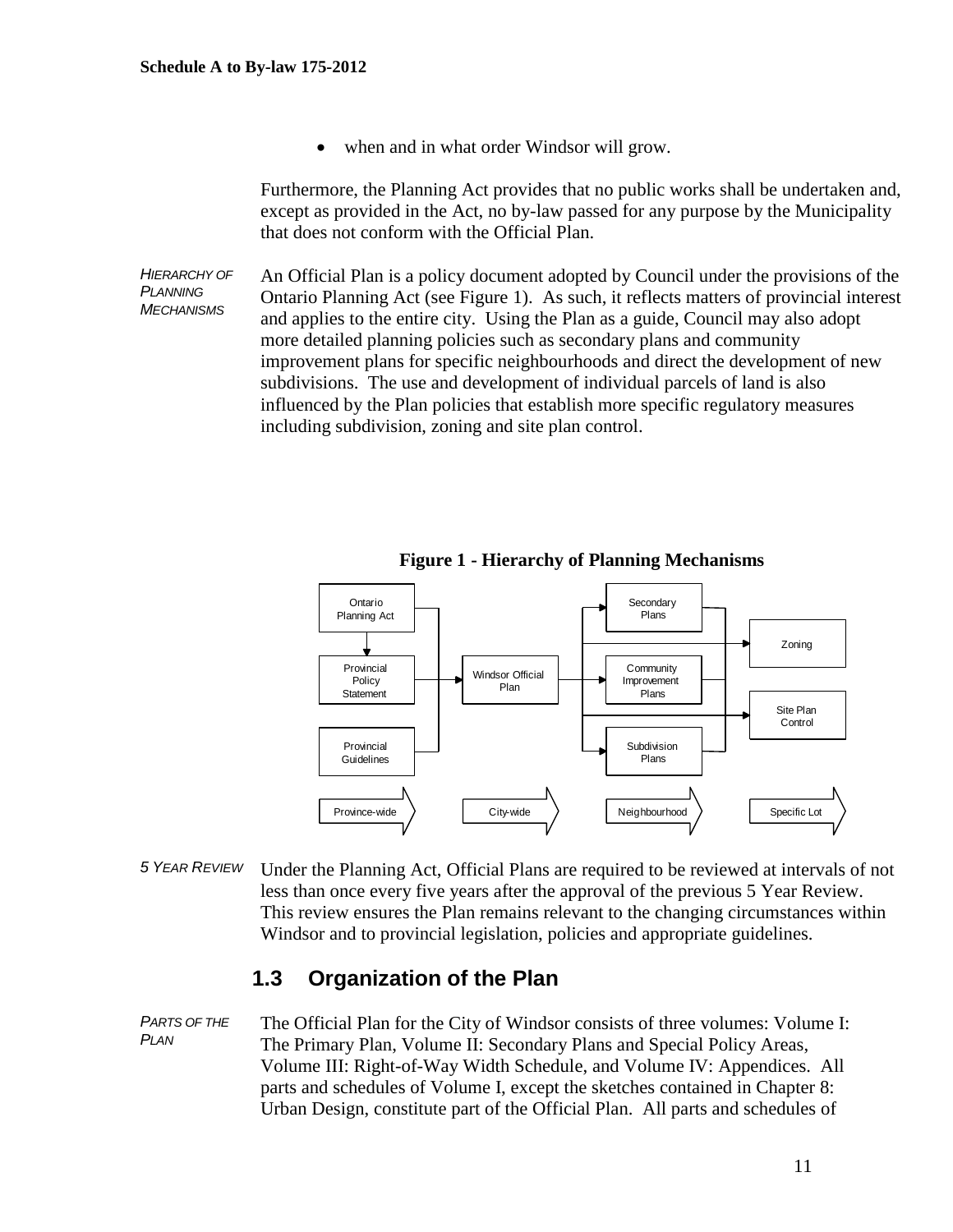Volume II constitute a part of the Official Plan unless otherwise indicated in that volume. All parts and schedules of Volume III constitute a part of the Official Plan unless otherwise indicated in that volume. Volume IV does not constitute part of the Official Plan.

- *VOLUME I* Volume I is the Primary Plan. It addresses city-wide policy matters and with the exception of the City Centre Planning District section which has a geographic focus, is organized on a broad-based issue basis. This volume is divided into five major parts which include the Introduction, Strategic Directions, Key Management Elements, Civic Image and Implementation. Supporting schedules are included for interpretation purposes.
- *VOLUME II* Volume II contains two sections—Secondary Plans and Special Policy Areas. The text and schedules of this volume of the Official Plan are adopted as formal amendments to the Plan and provide a finer degree of policy direction for selected planning districts, neighbourhoods or other sub-areas throughout Windsor. Supporting schedules are included for interpretation purposes.
- *VOLUME III* Volume III is the Right-of-Way Width Schedule  $X'$ . The contents supplement information contained in Volumes I and II of the Plan.
- *VOLUME IV* Volume IV contains appendices of supporting reference material to Volumes I, II and III. The appendices do not constitute part of the Official Plan. Rather, they provide general background information and statistics on specific planning districts, neighbourhoods or any other sub-area as it relates to environment, land use, urban design, heritage conservation and similar matters as set out in Volumes I, II and III.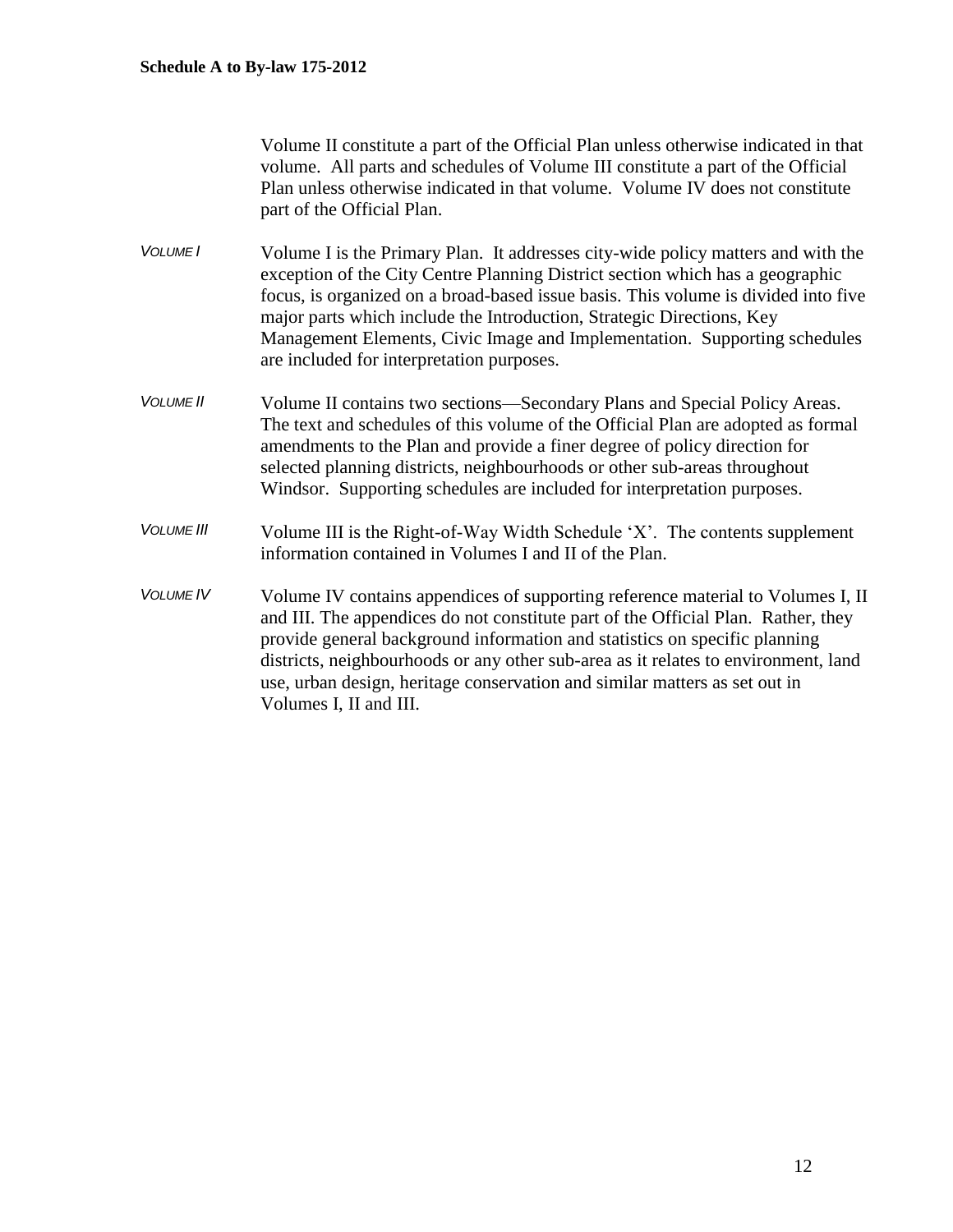

#### **Figure 2 - Organization of Volume I: The Primary Plan**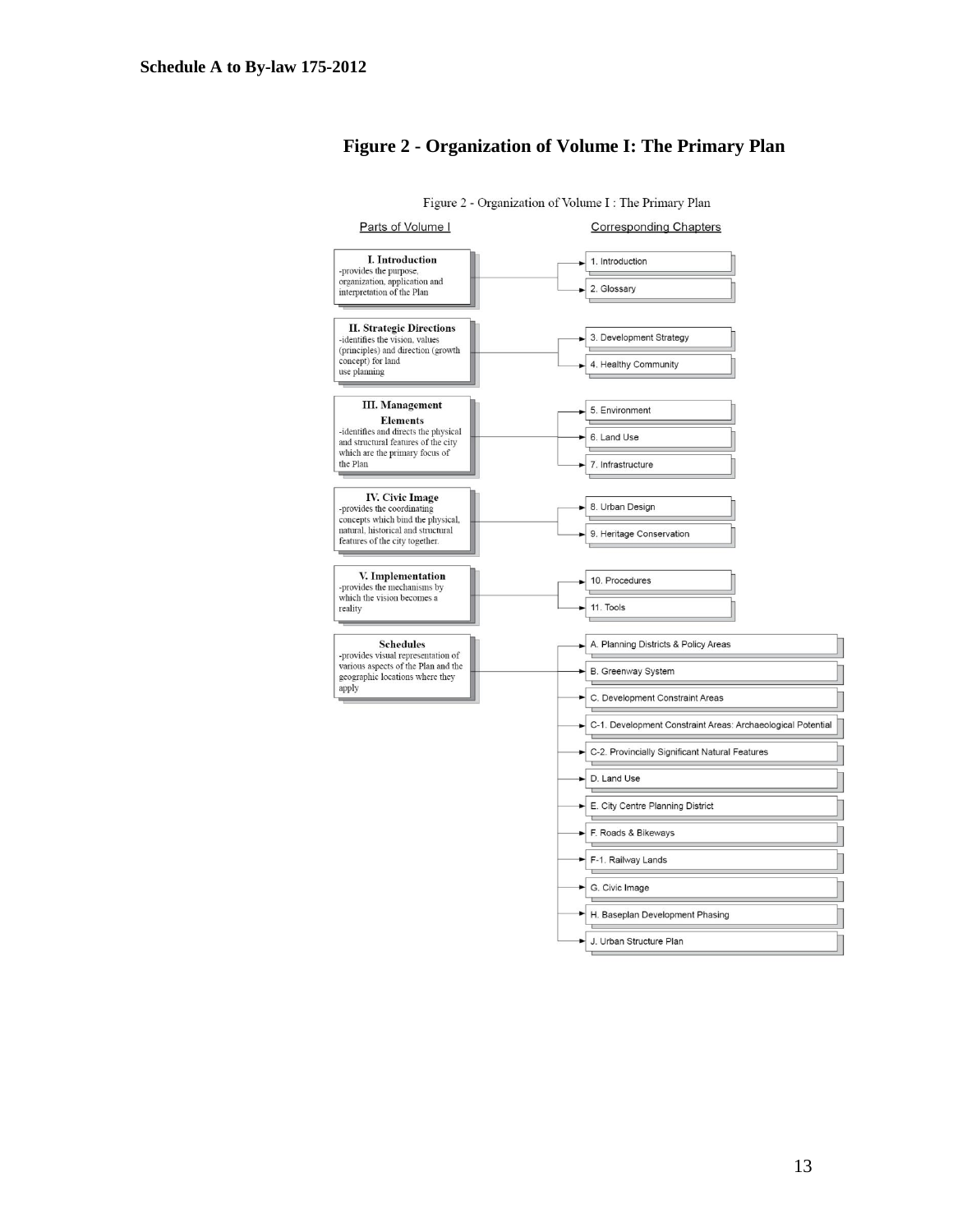# **1.4 Using the Official Plan**

*USING THE OFFICIAL PLAN* This Official Plan has several interrelated parts which must be read together in order to determine the policies and designations that apply to all parcels of land, and municipal infrastructure undertakings or by-law.

#### **1.4.1 Area or Parcel of Land**

*AREA OR PARCEL OF LAND* The following process is suggested to determine the land use designations that apply to, or impact on, an area or parcel of land:

- 1) review Schedule A: Planning Districts & Policy Areas to determine the planning district that the subject property is located within and determine, through discussions with City of Windsor Planning Division staff, if the planning district is subject to a secondary plan, special policy or any other planning study contained in Volume II;
- 2) locate the subject property on Schedule B: Greenway System to identify environmental and recreational opportunities on or in proximity to the property;
- 3) locate the subject property on Schedule C: Development Constraint Areas to identify potential development constraints on or in proximity to the property;
- 4) locate the subject property on Schedule C-1: Archaeological Potential to identify potential development constraints on or in proximity to the property;
- 5) locate the subject property on Schedule C-2: Provincially Significant Natural Features to identify potential development constraints on or in proximity to the property;
- 6) locate the subject property on Schedule D: Land Use or Schedule E: City Centre Planning District Land Use to determine, in consultation with the Planning Division, the land use designation(s) on and adjacent to the property;
- 7) locate the subject property on Schedule F: Roads & Bikeways to identify the nature of the cycling and road systems in the area;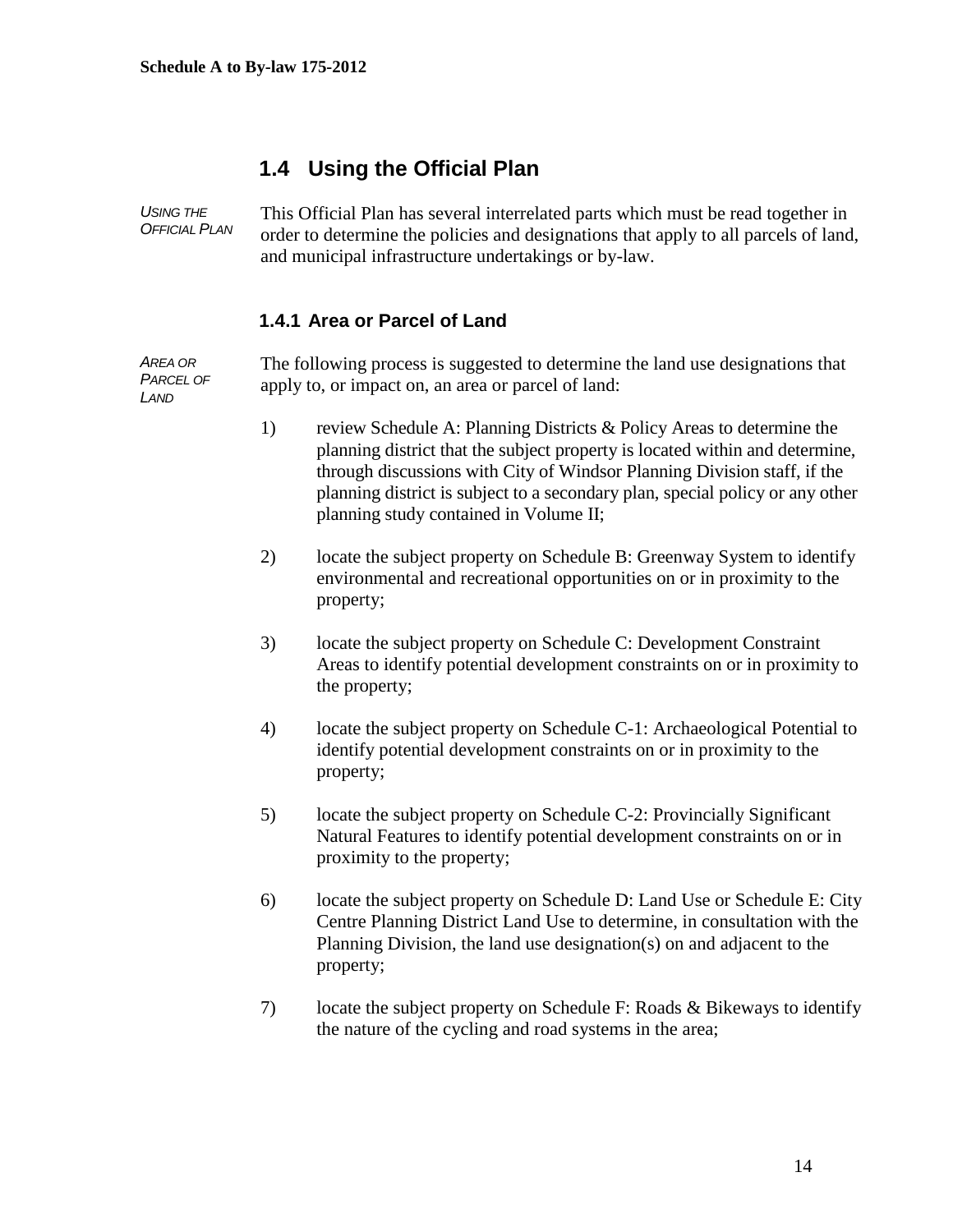- 8) locate the subject property on Schedule F-1: Railways to identify potential development constraints on or in proximity to the subject property;
- 9) locate the subject property on Schedule G: Civic Image to identify urban design and heritage opportunities on or adjacent to the property;
- 10) review Part III: Management Elements to determine the environmental, land use and infrastructure goals, objectives and policies affecting the property;
- 11) review Part IV: Civic Image to determine how the urban design and heritage conservation goals, objectives and policies affect the property;
- 12) if the property is subject to a secondary plan or any other planning study, that plan or study should also be reviewed in order to determine how it affects the property (refer to Volume II); and
- 13) Review Volume III, Schedule  $X'$  to determine if the subject property is subject to additional right-of-way width requirements.

*CONSULT THE PLANNING DIVISION* In determining which land use designations, development constraints and policies affect the subject property, proponents are encouraged to consult the City of Windsor Planning Division.

#### **1.4.2 Municipal Infrastructure Undertaking or By-law**

*MUNICIPAL UNDERTAKING* The following process is suggested to determine the goals, objectives and policies that apply to a municipal infrastructure undertaking or by-law: 1) review Part II: Strategic Directions to determine the vision, values (principles) and direction (growth concept) for Windsor; 2) review Schedule A: Planning Districts & Policy Areas to determine, through discussions with the City of Windsor Planning Division, if the planning district(s)where the municipal infrastructure undertaking or bylaw is in/affecting is subject to a secondary plan, special policy or any other planning study contained in Volume II; 3) review Schedule B: Greenway System to identify environmental and recreational opportunities on or in proximity to the property that may be incorporated into the municipal infrastructure undertaking or by-law;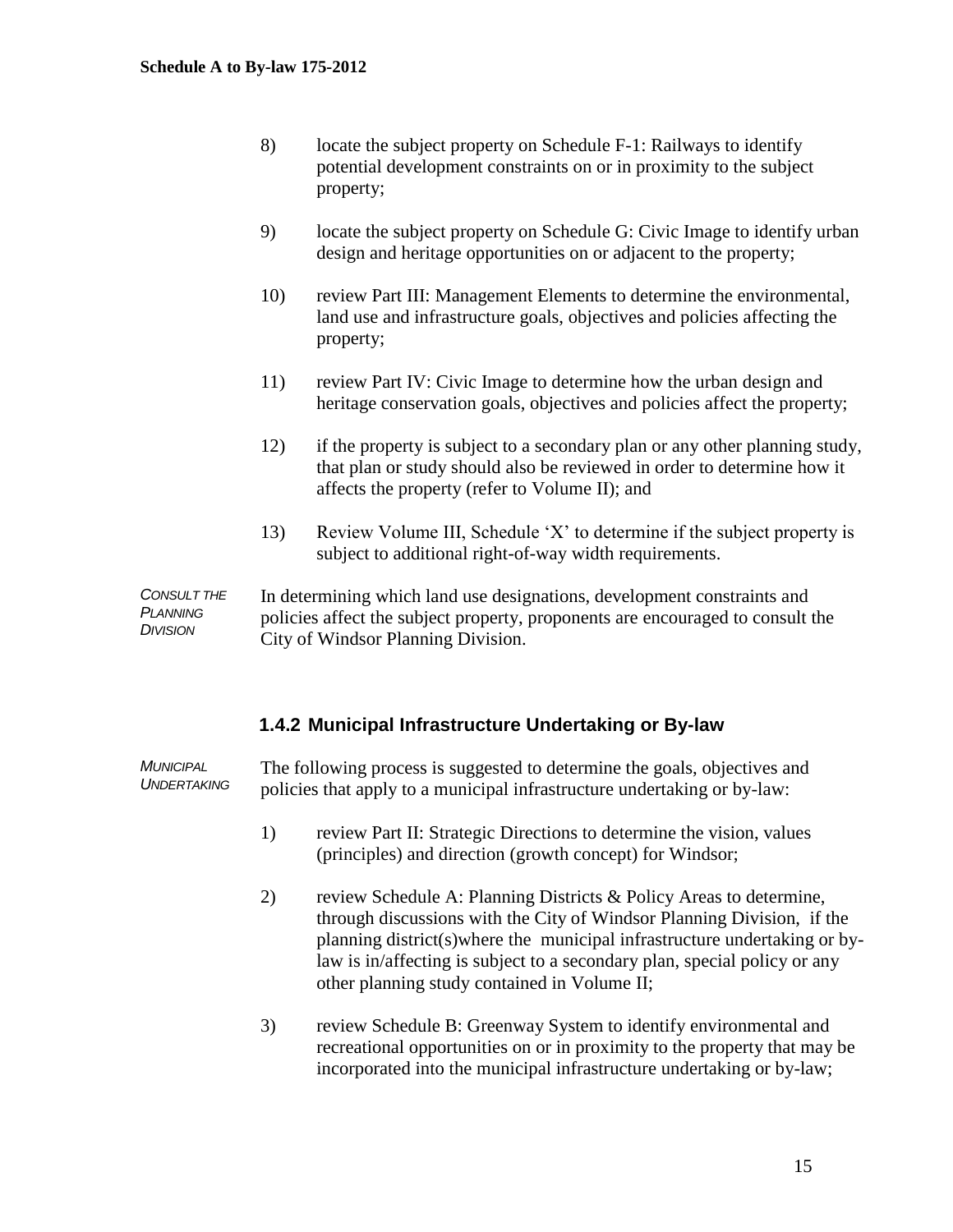- 4) review Schedule C: Development Constraint Areas to identify any constraints to development which may apply to the proposed infrastructure undertaking or by-law;
- 5) locate the subject property on Schedule C-1: Archaeological Potential to identify potential development constraints on or in proximity to the property;
- 6) locate the subject property on Schedule C-2: Provincially Significant Natural Features to identify potential development constraints on or in proximity to the property;
- 7) review Schedule D: Land Use or Schedule E: City Centre Planning District to determine, in consultation with the City of Windsor Planning Division, the land use designation(s) on and adjacent to the municipal infrastructure undertaking or area the by-law will affect;
- 8) review Schedule F: Roads & Bikeways to identify the existing and planned transportation system that may be affected by the municipal infrastructure undertaking or by-law;
- 9) locate the subject property on Schedule F-1: Railways to identify potential development constraints on or in proximity to the subject property;
- 10) review Schedule G: Civic Image to identify urban design and heritage opportunities on or adjacent to the municipal infrastructure undertaking or area that the by-law will affect;
- 11) review Part III: Management Elements to determine the environment, land use and infrastructure goals, objectives and policies affecting the municipal infrastructure undertaking or by-law;
- 12) review Part IV: Civic Image to determine how the urban design and heritage conservation goals, objectives and policies affect the municipal infrastructure undertaking or by-law;
- 13) review Part V: Implementation to identify the procedures and tools goals, objectives and policies affecting the municipal infrastructure undertaking and/or by-law;
- 14) if the property is subject to a secondary plan or any other planning study, that plan or study should also be reviewed in order to determine how it affects the municipal infrastructure undertaking or by-law; and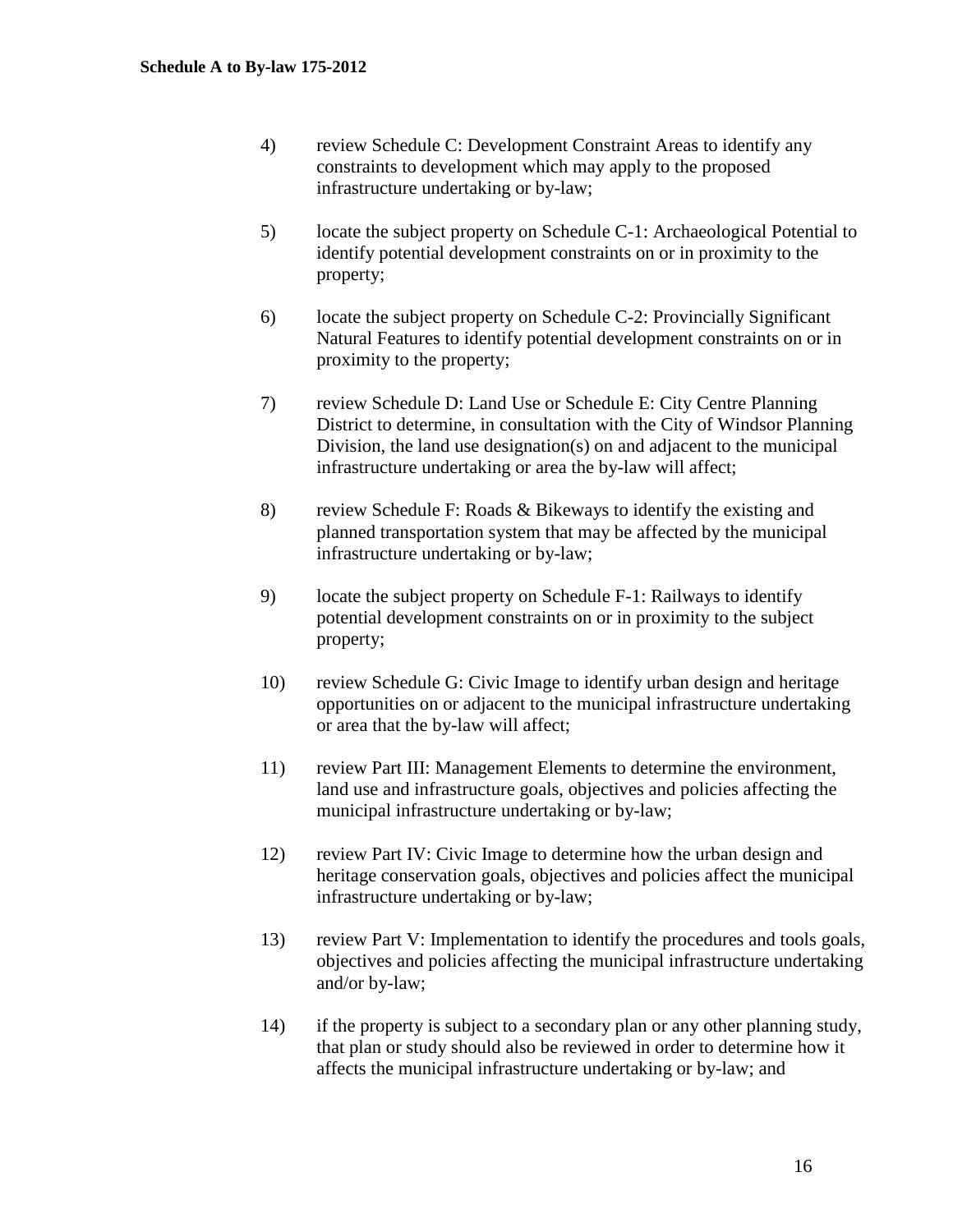15) Review Volume III, Schedule 'X' to determine if the subject property is subject to additional right-of-way width requirements.

*CONSULT THE PLANNING DIVISION* In determining which land use designations, development constraints and policies affect the municipal infrastructure undertaking or by-law, proponents are encouraged to consult the City of Windsor Planning Department.

### **1.5 Amendments to the Official Plan**

- *LABELLING AMENDMENTS* All amendments to the Official Plan will be labelled in the Plan. The label contains the amendment number and approval date, in a month/day/year format. The approval date is the date that the amendment was approved by the ―Declaration of the City Clerk‖, pursuant to Section 17 (28) of *The Planning Act* or by OMB order if the amendment was appealed.
- *TEXT AND SCHEDULES* The labels will be located directly in this Plan at the point where the amendments were made. For text changes; labels after the section heading indicate that the entire section has been amended; otherwise the specific text changes are labelled. Amendments to the schedules are labelled directly on the appropriate schedule, either as a reference note or as a graphic label on the schedule.
	- 2. That Chapter 2, Glossary BE ADDED as follows:

# **2. Glossary**

The following provides easy reference for certain terms used throughout the Plan. In the event there are any conflicting definitions between the terms defined in this Chapter and the same terms defined within the approved parts of the Plan, the latter definition shall take precedence.

| AIRPORT<br><b>OPERATING</b><br>AREA                        | <b>Airport Operating Area</b> includes those lands within the Noise Exposure<br>Forecast and Noise Exposure Projection contours approved by the federal<br>government extended to the nearest right-of-way. |
|------------------------------------------------------------|-------------------------------------------------------------------------------------------------------------------------------------------------------------------------------------------------------------|
| <b>BIKEWAY</b>                                             | <b>Bikeway</b> is a planned network of on and off road commuter cycling facilities.                                                                                                                         |
| <b>CANDIDATE</b><br><b>NATURAL</b><br><b>HERITAGE SITE</b> | <b>Candidate Natural Heritage Site</b> is land characterized by potential significant<br>and/or sensitive environmental features or functions.                                                              |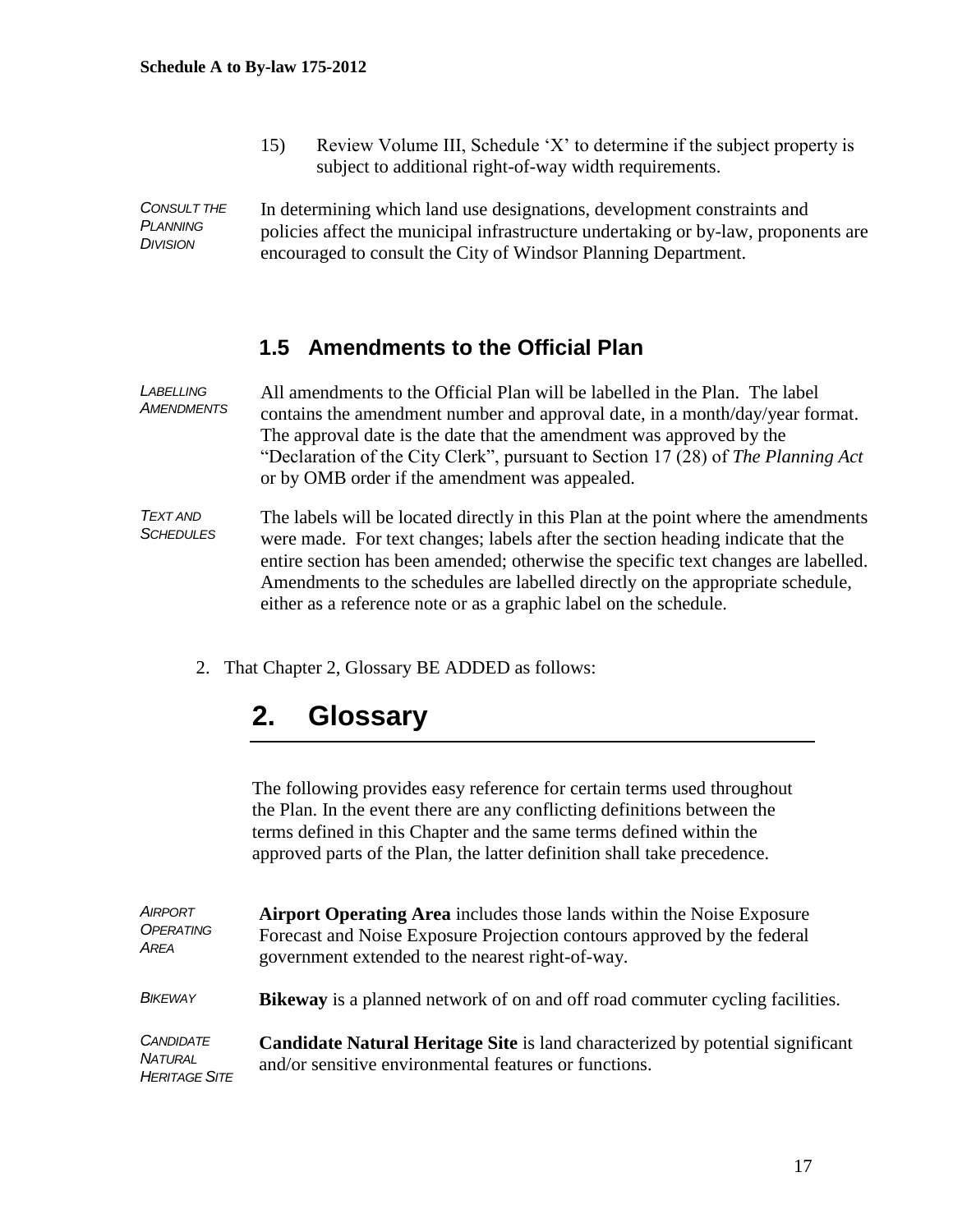| <b>CIVIC WAY</b>              | Civic Way refers to designated roads within Windsor that are intended to be<br>designed to:                                               |                                                                                                                                                                                               |  |  |  |
|-------------------------------|-------------------------------------------------------------------------------------------------------------------------------------------|-----------------------------------------------------------------------------------------------------------------------------------------------------------------------------------------------|--|--|--|
|                               | (a)                                                                                                                                       | promote and present an attractive and unifying image of Windsor;                                                                                                                              |  |  |  |
|                               | (b)                                                                                                                                       | maintain a sense of welcome and arrival for travelers;                                                                                                                                        |  |  |  |
|                               | (c)                                                                                                                                       | create a memorable impression of Windsor; and                                                                                                                                                 |  |  |  |
|                               | (d)                                                                                                                                       | complement and enhance the Municipality's capital investment in major<br>infrastructure.                                                                                                      |  |  |  |
| DEVELOPMENT<br><b>PATTERN</b> |                                                                                                                                           | <b>Development Pattern</b> refers to the following two types described in the Plan:                                                                                                           |  |  |  |
|                               | (a)                                                                                                                                       | a Neighbourhood which exhibits a characteristic lotting and/or<br>development profile; and                                                                                                    |  |  |  |
|                               | (b)                                                                                                                                       | an <b>Undeveloped Area</b> which does not have a characteristic lotting<br>and/or development profile.                                                                                        |  |  |  |
| DEVELOPMENT<br>PROFILE        | <b>Development Profile</b> refers to the height of a building or structure. There are four<br>development profiles described in the Plan: |                                                                                                                                                                                               |  |  |  |
|                               | (a)                                                                                                                                       | <b>Low Profile development</b> is a building or structure generally no greater<br>than fourteen $(14)$ metres in height. Low Profile Housing development is<br>further classified as follows; |  |  |  |
|                               |                                                                                                                                           | (i)<br>small scale forms: single detached, semi-detached, duplex, and row<br>and multiplexes with up to 8 units; and                                                                          |  |  |  |
|                               |                                                                                                                                           | large scale forms: buildings with more than 8 units;<br>(ii)                                                                                                                                  |  |  |  |
|                               | (b)                                                                                                                                       | <b>Medium Profile development</b> is a building or structure generally no less<br>than fourteen (14) metres in height and generally no greater than twenty<br>$six(26)$ metres in height;     |  |  |  |
|                               | (c)                                                                                                                                       | <b>High Profile development</b> is a building or structure generally no less<br>than twenty (26) metres in height and generally no greater than fifty<br>eight (58) metres in height;         |  |  |  |
|                               | (d)                                                                                                                                       | <b>Very High Profile development</b> is a building or structure generally<br>greater than fifty eight (58) metres in height.                                                                  |  |  |  |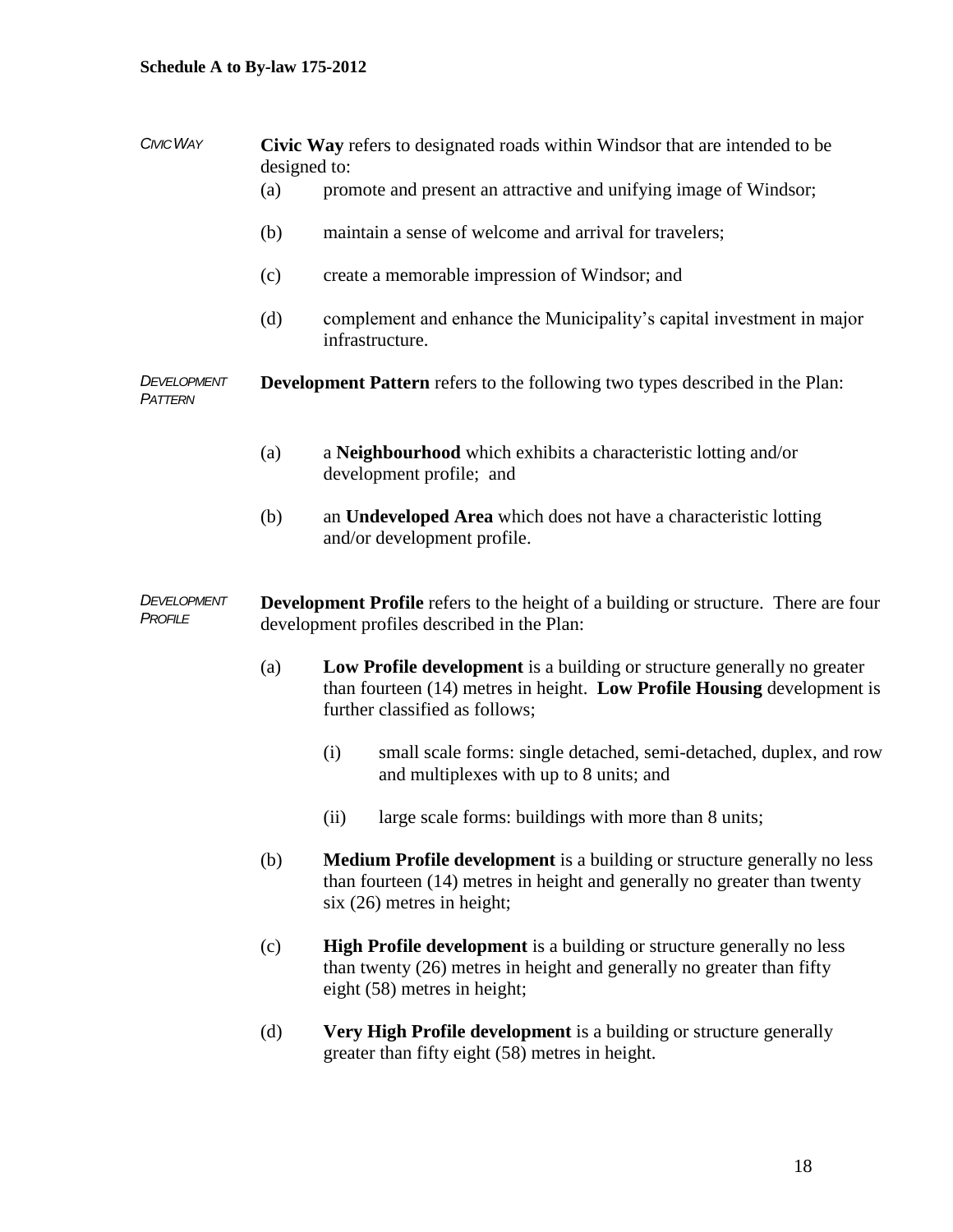*ENVIRONMENTAL POLICY AREA* **Environmental Policy Area** is an environmentally significant and/or sensitive natural area which may be able to tolerate appropriately designed development. Environmental Policy Areas are further classified as follows:

- (a) **Environmental Policy Area A** may be partially developed provided that the development conserves the significant natural features and/or functions; and
- (b) **Environmental Policy Area B** may be developed provided the significant natural features are incorporated as a part of the development.
- *ESSEX REGION* **Essex Region** refers to the geographic area comprised of the City of Windsor, Essex County and Pelee Island.
- *GOAL* **Goal** reflects a long range purpose of a Plan.
- *GREENWAY SYSTEM* **Greenway System** is a planned network of natural environment and recreational elements.
- HERITAGE AREA **Heritage Area** refers to an area or neighbourhood where there are collections of important heritage resources.
- *HERITAGE RESOURCES* **Heritage Resources** include buildings, structures, archaeological and historic sites, landscapes and landmarks, either individually or in groups, which are considered by Council to be of architectural and/or historical significance.
- *INFRASTRUCTURE* **Infrastructure** consists of both the transportation system and physical services.
- *LINKAGES* **Linkages** are potential natural and/or recreational corridors between lands designated as Community and Regional Parks, Natural Heritage, Waterfront Recreation and/or Waterway Corridor.
- *MAJOR INSTITUTIONS* **Major Institutions** include secondary and post secondary educational facilities, government offices, large scale heath care facilities and correctional facilities.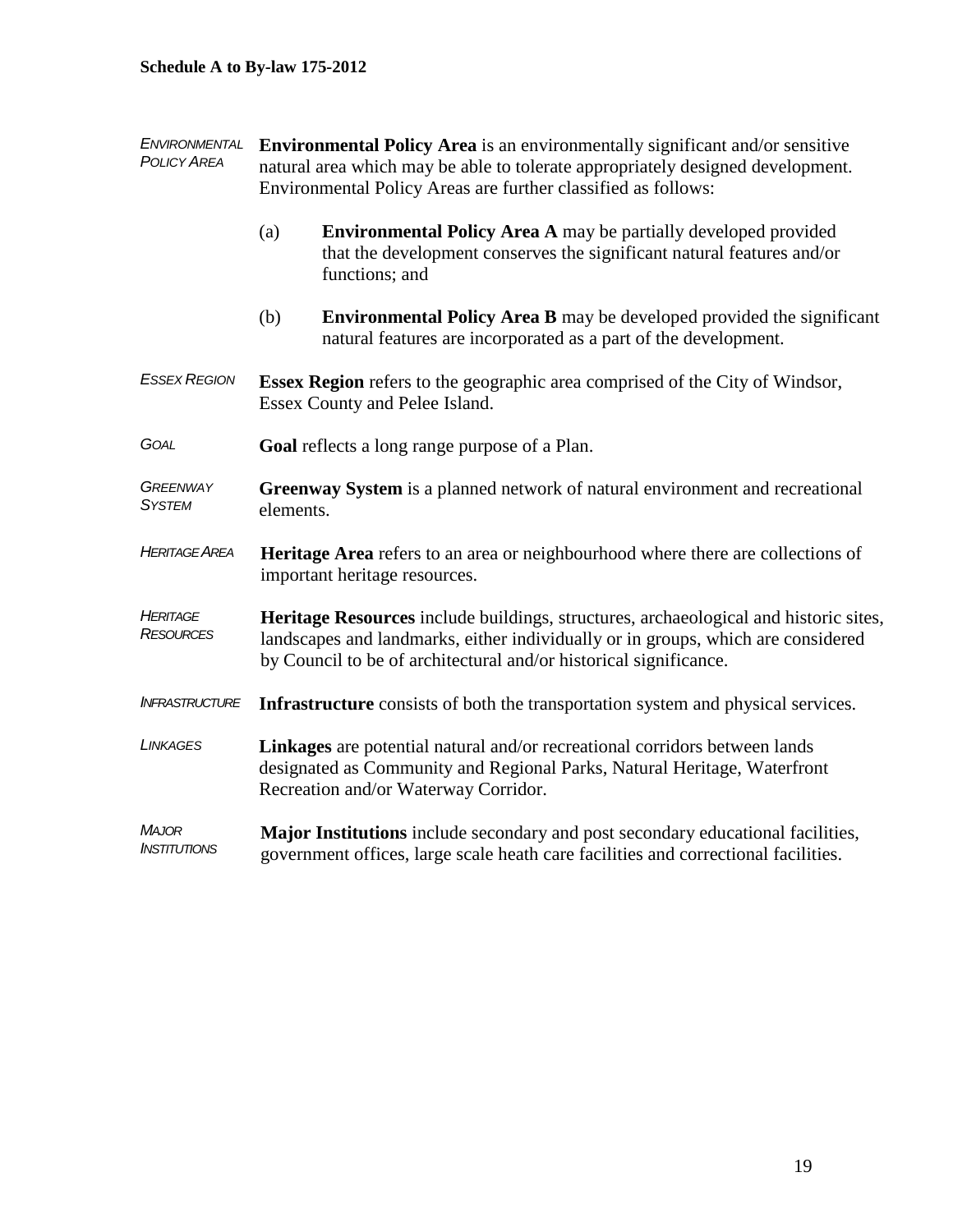| <b>MINERAL</b><br>AGGREGATE<br><b>OPERATION</b>               | <b>Mineral aggregate operation: means</b>                                                                                                                                                                                                                                                                                                                                                                                                                                                                                                                                                                              |                                                                                                                                                                                                                                          |  |  |
|---------------------------------------------------------------|------------------------------------------------------------------------------------------------------------------------------------------------------------------------------------------------------------------------------------------------------------------------------------------------------------------------------------------------------------------------------------------------------------------------------------------------------------------------------------------------------------------------------------------------------------------------------------------------------------------------|------------------------------------------------------------------------------------------------------------------------------------------------------------------------------------------------------------------------------------------|--|--|
|                                                               | (a) lands under license or permit, other than for wayside pits and quarries, issued in<br>accordance with the <i>Aggregate Resources Act</i> , or successors thereto;                                                                                                                                                                                                                                                                                                                                                                                                                                                  |                                                                                                                                                                                                                                          |  |  |
|                                                               | (b) for lands not designated under the <i>Aggregate Resources Act</i> , established pits and<br>quarries that are not in contravention of municipal zoning by-laws and including<br>adjacent land under agreement with or owned by the operator, to permit<br>continuation of the operation; and                                                                                                                                                                                                                                                                                                                       |                                                                                                                                                                                                                                          |  |  |
|                                                               |                                                                                                                                                                                                                                                                                                                                                                                                                                                                                                                                                                                                                        | (c) associated facilities used in extraction, transport, beneficiation, processing or<br>recycling of mineral aggregate resources and derived products such as asphalt and<br>concrete, or the production of secondary related products. |  |  |
| <b>MINERAL</b><br>AGGREGATE<br><b>RESOURCE</b><br><b>AREA</b> | Mineral aggregate resource area: means an area with potential mineral deposits<br>of aggregate resource materials prescribed under the Aggregate Resource Act that<br>are suitable for construction, industrial, manufacturing and maintenance purposes.<br>These aggregate resources include gravel, sand, clay, earth, shale, stone, limestone,<br>dolostone, sandstone, marble, granite and rock. However, aggregate resources do<br>not include metallic ores, asbestos, graphite, kyanite, mica, nepheline syenite, salt,<br>talc, wollastonite, mine tailings or other material prescribed under the Mining Act. |                                                                                                                                                                                                                                          |  |  |
| <b>MINERAL MINING</b><br><b>SITES</b>                         | Mineral Mining Sites are mining operations and associated facilities, or, past<br>producing mines with remaining mineral development potential that have not been<br>permanently rehabilitated to another use.                                                                                                                                                                                                                                                                                                                                                                                                         |                                                                                                                                                                                                                                          |  |  |
| <b>MINOR</b><br><i><b>INSTITUTIONS</b></i>                    | <b>Minor Institutions</b> include elementary schools, day nurseries and places of<br>worship.                                                                                                                                                                                                                                                                                                                                                                                                                                                                                                                          |                                                                                                                                                                                                                                          |  |  |
| <b>MIXED USE</b>                                              |                                                                                                                                                                                                                                                                                                                                                                                                                                                                                                                                                                                                                        | Mixed Use is a land use designation that is further classified as follows:                                                                                                                                                               |  |  |
|                                                               | (a)                                                                                                                                                                                                                                                                                                                                                                                                                                                                                                                                                                                                                    | Mixed Use Corridor occupies linear street frontages with commercial,<br>institutional and open space uses located immediately adjacent to the<br>public right-of-way and residential uses located above-grade; and                       |  |  |
|                                                               | (b)                                                                                                                                                                                                                                                                                                                                                                                                                                                                                                                                                                                                                    | Mixed Use Centres are large sites developed according to a comprehensive<br>development plan or nodal developments at the intersections of Controlled<br>Access Highways and/or Arterial Roads.                                          |  |  |
| NATURAL<br>HERITAGE                                           | Natural Heritage is a land use designation that provides for the protection and<br>conservation of Windsor's most environmentally significant and sensitive natural<br>areas, including provincially designated areas of natural and scientific interest<br>(ANSI) and wetlands.                                                                                                                                                                                                                                                                                                                                       |                                                                                                                                                                                                                                          |  |  |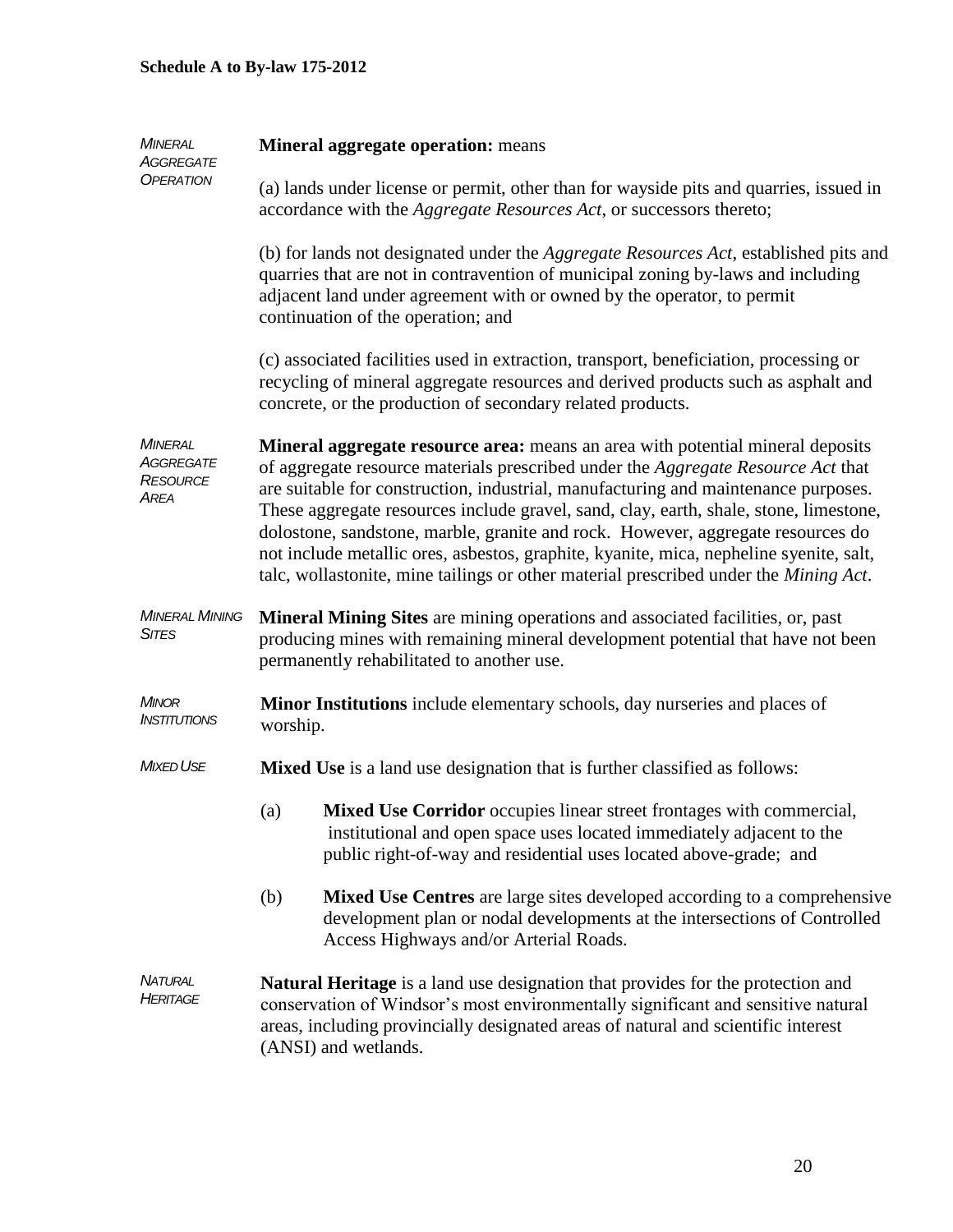| <i><b>COMMERCIAL</b></i> | NEIGHBOURHOOD Neighbourhood Commercial uses include commercial uses which are intended |
|--------------------------|----------------------------------------------------------------------------------------|
|                          | to primarily serve the day to day needs of residents within the immediate              |
|                          | neighbourhood.                                                                         |

*OBJECTIVE* **Objective** reflects short-range purposes which, once attained, will bring a goal closer to reality.

*PEDESTRIAN ORIENTED STREET* **Pedestrian Oriented Street** refers to designated roads within Windsor that are intended to be designed to:

- (a) promote a diverse mixture of commercial, residential and other appropriate land uses along the road;
- (b) encourage pedestrian activity and movement along the streetscape;
- (c) allow for the safe and enjoyable movement of pedestrians, where motorized vehicular traffic is also common, within the street environment;
- (d) provide and/or enhance the unique character of the surrounding neighbourhood.
- *PHYSICAL INFRASTRUCTURE* **Physical Infrastructure** include sewerage, stormwater management and water works, waste management systems, electric power, communications and oil and gas pipelines and associated facilities.

*POTENTIALLY CONTAMINATED SITES* **Potentially Contaminated Sites** include lands, buildings and/or structures where it is reasonable to suspect that substances, either individually or collectively, are present which may pose a danger to public health, safety and/or the environment.

- *PRINCIPLE* Principle is a philosophical statement or value supporting the vision which establishes the qualitative framework for land use planning decisions.
- *PUBLIC SPACE* **Public Space** includes all lands within public rights-of-way, open space areas, elements of the Greenway System and other privately-owned areas intended for public use.

*RECREATION AND OPEN SPACE* **Recreation and Open Space** is a land use designation that is further classified as follows:

> (a) **Private Recreation and Open Space** is land owned by persons other than the Municipality, the federal or provincial governments or the Essex Region Conservation Authority;